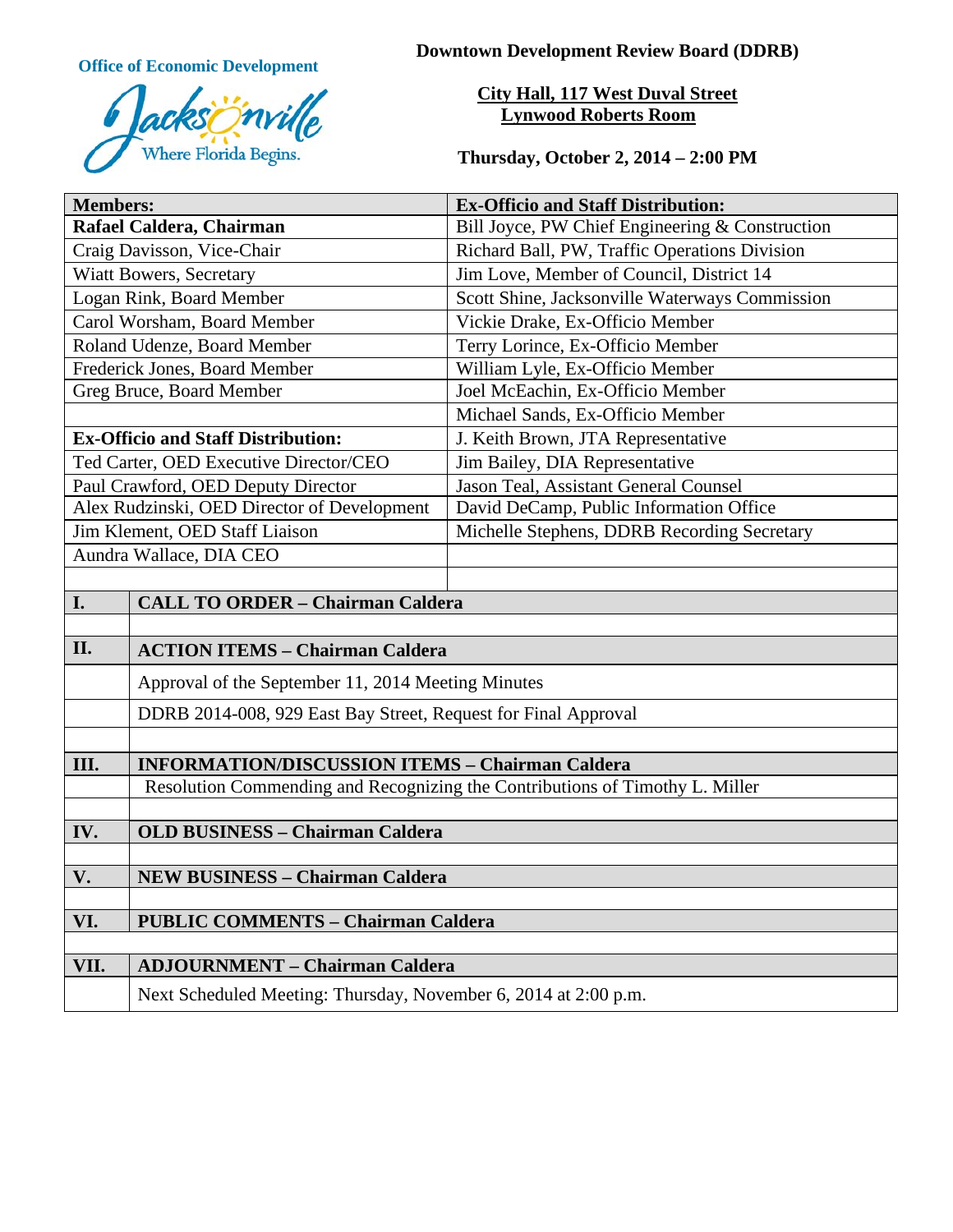

**Downtown Investment Authority Downtown Development Review Board (DDRB) City Hall, 117 West Duval St. 1st Floor, Lynwood Roberts Room**

*Thursday, October 2, 2014 – 2:00 p.m.*

## *MEETING* **MINUTES**

**Board Members Present:** Chairman R. Caldera, C. Davisson, W. Bowers, L. Rink, C. Worsham, R. Udenze, F. Jones and G. Bruce

**Board Members Not Present: None**

**OED/DIA Staff Present:** Jim Klement, Staff Liaison; Guy Parola, Redevelopment Manager; and Karen Underwood, Recording Secretary

**Representing Office of City Council: None**

**Representing Office of General Counsel:** Jason Teal

## **I. CALL TO ORDER**

A quorum was confirmed and Chairman Caldera called the meeting to order at approximately 2:05 p.m. He introduced Greg Bruce, DDRB Board Member.

Chairman Caldera asked anyone wishing to speak on a particular project to complete a public speaker card and reminded Board members to disclose ex-parte communication with any of the applicants presenting projects today or conflicts of interest prior to the item being addressed by the Board.

#### **II. ACTION ITEMS**

# APPROVAL OF THE SEPTEMBER 11, 2014 DDRB MEETING MINUTES

## **A MOTION WAS MADE BY BOARD MEMBER C. WORSHAM AND SECONDED BY BOARD MEMBER F. JONES APPROVING THE SEPTEMBER 11, 2014 DDRB MEETING MINUTES. THE MOTION PASSED UNANIMOUSLY 8-0-0.**

DDRB 2014-008, 929 EAST BAY STREET, REQUEST FOR FINAL APPROVAL FOR THE DEVELOPMENT PLAN AND FINAL APPROVAL FOR DEVIATIONS FROM SEC. 656.361.16. OFF-STREET PARKING OVERLAY AND SEC 656.361.17 SURFACE PARKING TRASH, STORAGE, AND LOADING AREA SCREENING AND LANDSCAPING REQUIREMENTS GRANTED SEPTEMBER 11, 2014 DDRB MEETING.

Mr. Klement reviewed the project report dated October 2, 2014.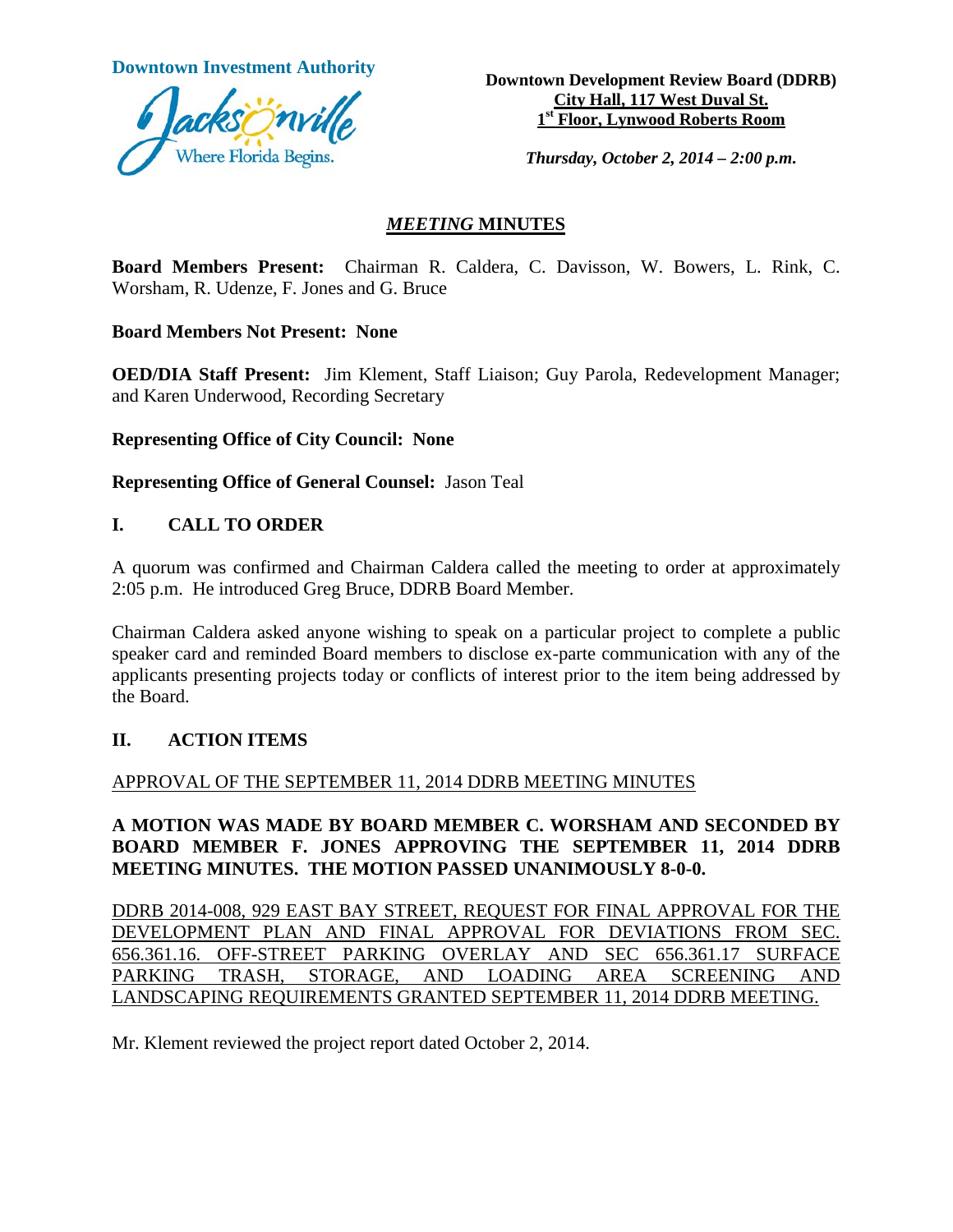Board Member L. Rink advised that he would recuse himself from voting due to a conflict of interest (his firm is involved with the project).

Mr. Klement introduced Mr. Wyman Duggan, Esq. with Rogers Towers who provided an overview of the project. Mr. Duggan provided a brief overview of a few items that were slightly changed as a result from the input received from the board members at the last meeting.

- Added vertical bike rack to the building façade
- Small strip of landscaping taken out between the pavement and sidewalk along Lafayette Street Section
- Fencing optional to create a more pedestrian scale environment
- Added an optional 5 foot fence at the Lafayette Street Section view

Mr. Duggan introduced Mike Kleinschmit with Design Cooperative, architect for the project to provide the sample materials to the board.

The floor was open and closed for public comments (there were no comments from the public).

The following were relative comments from the Board:

- Question was asked regarding the lighting strategy of the pavilion. Mr. Kleinschmit responded that any lighting would be underneath to allow a glow. There will be specific lights along the canopy. The light color has not been decided.
- Question was raised regarding the tinting being fixed or optioned to be moved depending on the weather. Mr. Kleinschmit responded that it would be a permanent structure, not a temporary.
- Questions were asked regarding the bike racks. The bike rack is a vertical configuration.
- A question was asked regarding optional lighting and fencing of the building. Mr. Teal responded that optional meant that the board would leave it up to the applicant to decide whether or not. If the board wanted to make sure something was added then the board would have that be a condition of approval that it would be not be optional but mandatory.
- Overall the Board was pleased with the project commenting that it was a great opportunity and catalytic project for downtown.

**A MOTION WAS MADE BY BOARD MEMBER F. JONES AND SECONDED BY BOARD MEMBER C. WORSHAM APPROVING FINAL APPROVAL OF DDRB APPLICATION 2014-008 INCLUDING PREVIOUSLY APPROVED FINAL DEVIATIONS FROM: 1)** *SECTION 656.361.16. OFF-STREET PARKING OVERLAY* **TO REDUCE THE PARKING REQUIREMENT TO 0, AND 2)**  *SECTION 656.36117. SURFACE PARKING, TRASH, STORAGE, AND LOADING AREA SCREENING AND LANDSCAPING REQUIREMENTS* **TO PROVIDE AN**